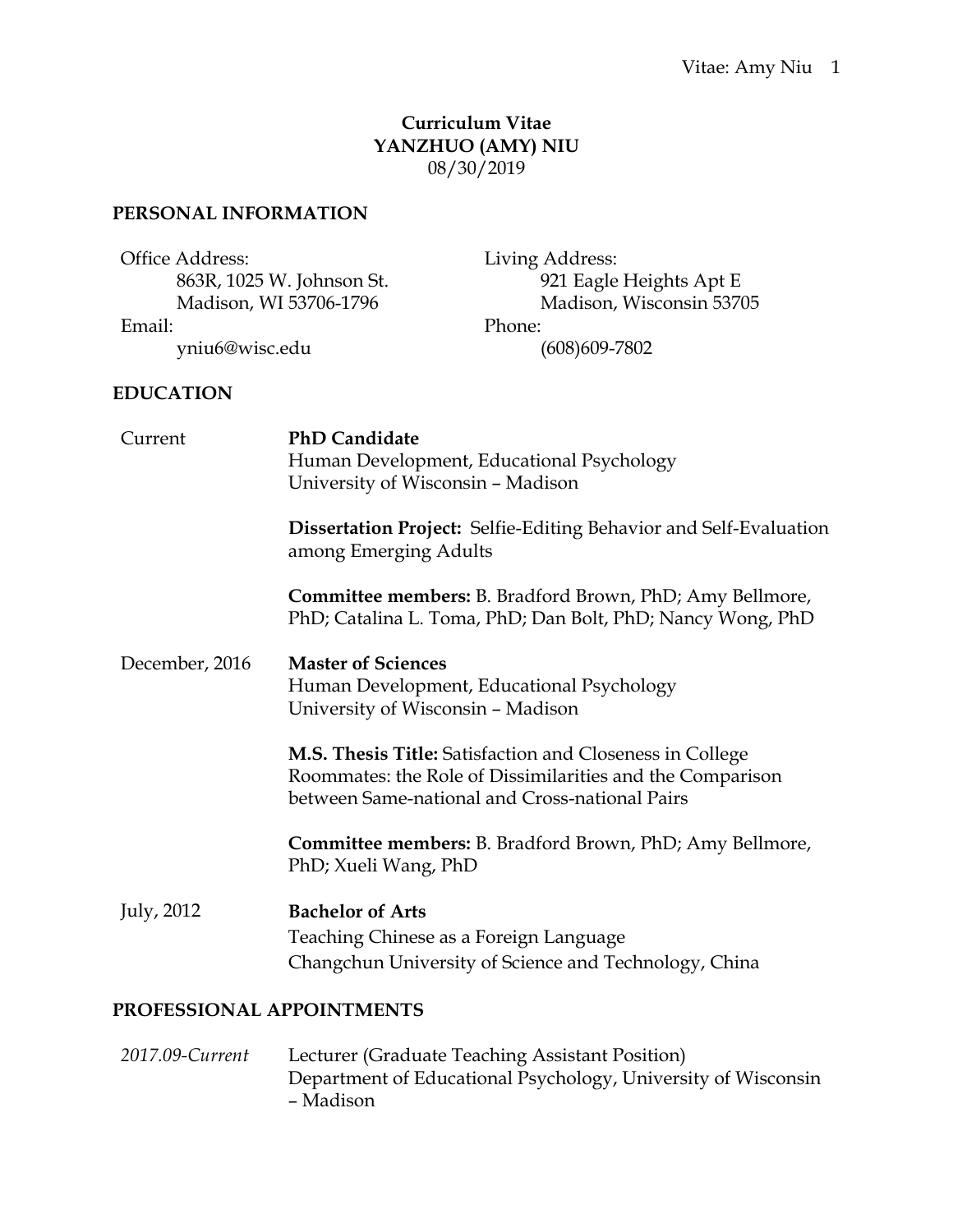*2014.10-2016.08* Research Associate (Graduate Project Assistant Position) Wisconsin Equity and Inclusion (WEI) Lab, Wisconsin Center for Education Research, University of Wisconsin -Madison

### **RESEARCH EXPERIENCE**

University of Wisconsin-Madison, Department of Educational Psychology

| 2012.09-2014.06 | Project: Facebook vs. Renren: Chinese international students' use of<br>social media during their transition to colleges in the United States |
|-----------------|-----------------------------------------------------------------------------------------------------------------------------------------------|
|                 | Role: Student Investigator                                                                                                                    |
| 2014.07-2016.12 | Project: Residential life experience and college roommate                                                                                     |
|                 | relationship                                                                                                                                  |
|                 | Role: Student Investigator                                                                                                                    |
| 2017.09-Current | Project: Selfie-Editing Behavior and Self-Evaluation among                                                                                    |
|                 | <b>Emerging Adults</b>                                                                                                                        |
|                 | Role: Student Investigator                                                                                                                    |

University of Wisconsin-Madison, Wisconsin Center for Education Research

| 2014.10-2015.2  | Project: Understanding the Impact of the Alliance for the        |
|-----------------|------------------------------------------------------------------|
|                 | <b>Advancement of African-American Researchers in Computing</b>  |
|                 | (A4RC)                                                           |
|                 | Role: Project Assistant                                          |
| 2015.02-2015.05 | Project: Developing a STEM identity among Black males            |
|                 | Role: Project Assistant                                          |
| 2015.05-2015.12 | Project: External Evaluation for the School District of Signaw's |
|                 | <b>Centric Program</b>                                           |
|                 | Role: Project Assistant                                          |

### **TEACHING AND MENTORING EXPERIENCE**

| Development across Life Span - graduate level | TA (course design) | 2019 Spring                  |
|-----------------------------------------------|--------------------|------------------------------|
| Child Development – graduate level            | Instructor         | 2018 Fall                    |
| Child Development - undergraduate level       | Instructor         | 2018 Spring<br>2017 Spring   |
|                                               | TA                 | 2015 Spring -<br>2016 Spring |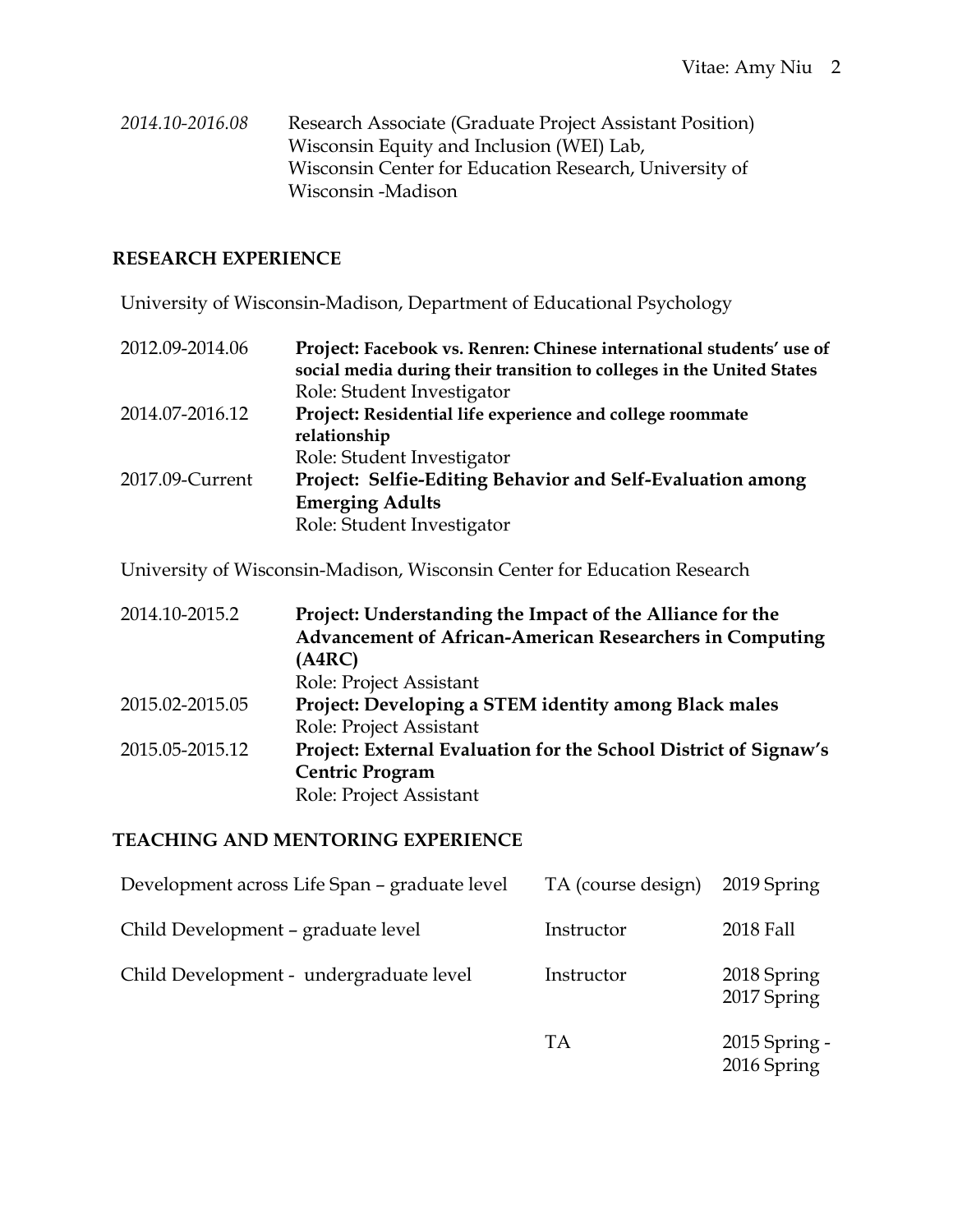| Adolescent Development      | Instructor<br>TА | 2016 Fall<br>2017 Spring   |
|-----------------------------|------------------|----------------------------|
| <b>WCER Fellows Program</b> | Peer Mentor      | 2019 Spring<br>2018 Spring |

#### **PUBLICATIONS**

Jackson, J. F. L., Charleston, L. J., Kam, J., & **Niu, Y**. (2015). School District of the City of Saginaw's Centric Program: External Evaluation Report. Saginaw, MI: School District of the City of Saginaw.

#### **RESEARCH AWARD**

Global Health Institute Graduate Research Award 2019

Awarded Project Title: Magic mirror, magic mirror, am I attractive: the effect of autobeauty filters on college female students' self-evaluation

#### **MANUSCRIPT IN PREPARATION**

- **Niu, Y.** & Brown, B. (in preparation). *Satisfaction and Closeness in College Roommates: The Role of Dissimilarities and Comparison Between Same-National and Cross-National Pairs.*
- **Niu, Y.** & Brown, B. (in preparation). *Chinese students' use of social networking sites in navigating transitions to US colleges*.

**Niu, Y.** & Brown, B. (in preparation) *Who Would Be a Better College Roommate: an old pal, a random stranger or a match located via Facebook App RoomSync?*

**Niu, Y.** & Brown, B. (in preparation) *Self-concept clarity, Appearance Schemas, and College females' use of Snapchat filters: Testing a mediation model*

**Niu, Y.**, Guo, J., Brown, B. (in preparation) *Motivation for using social network sites and the role of loneliness: a comparative study of American, Chinese and Chinese international students* 

**Niu, Y.** (in preparation) *The effects of auto-beauty filter on self-image: a comparative study between Chinese and American college females*